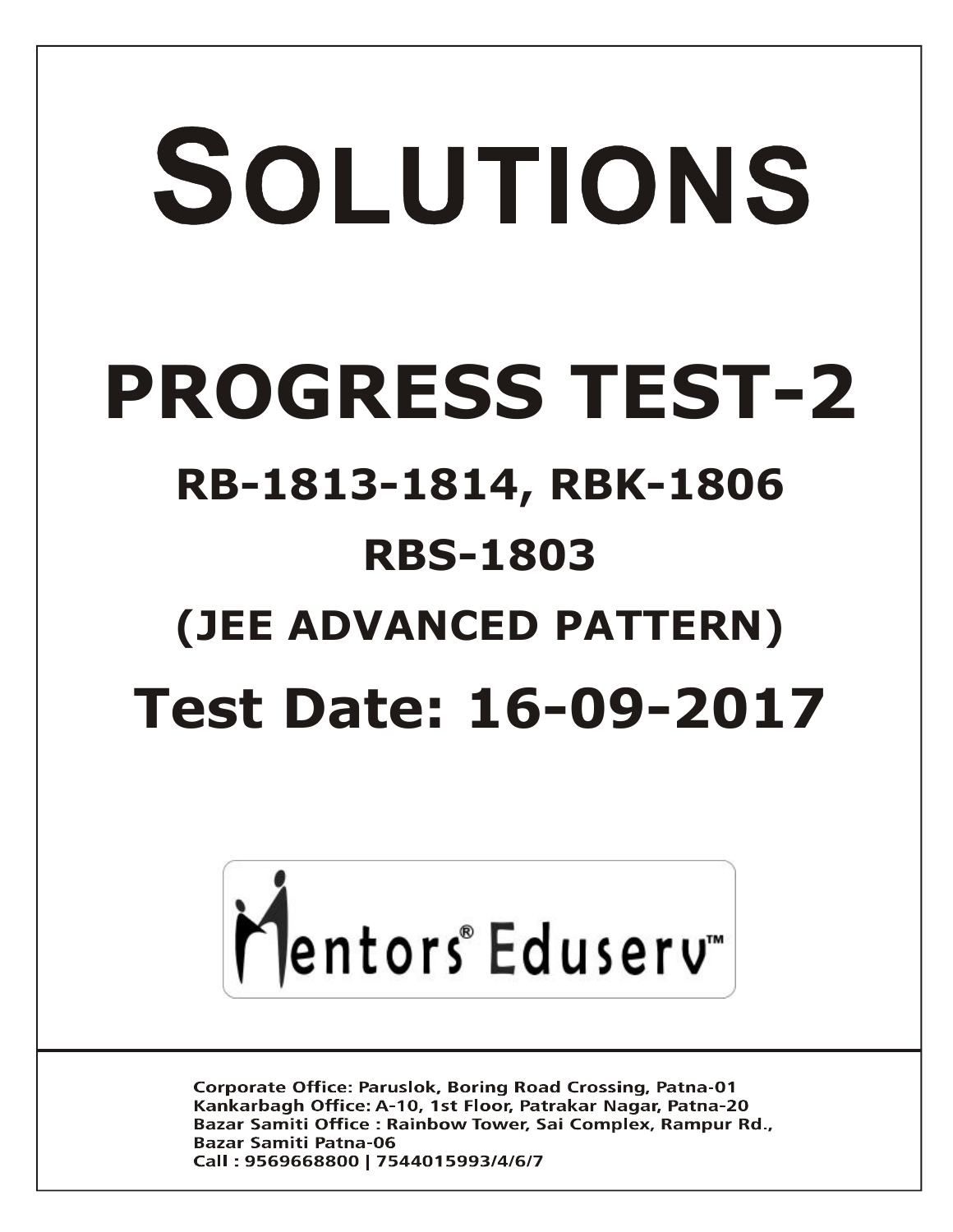

Mentors Eduserv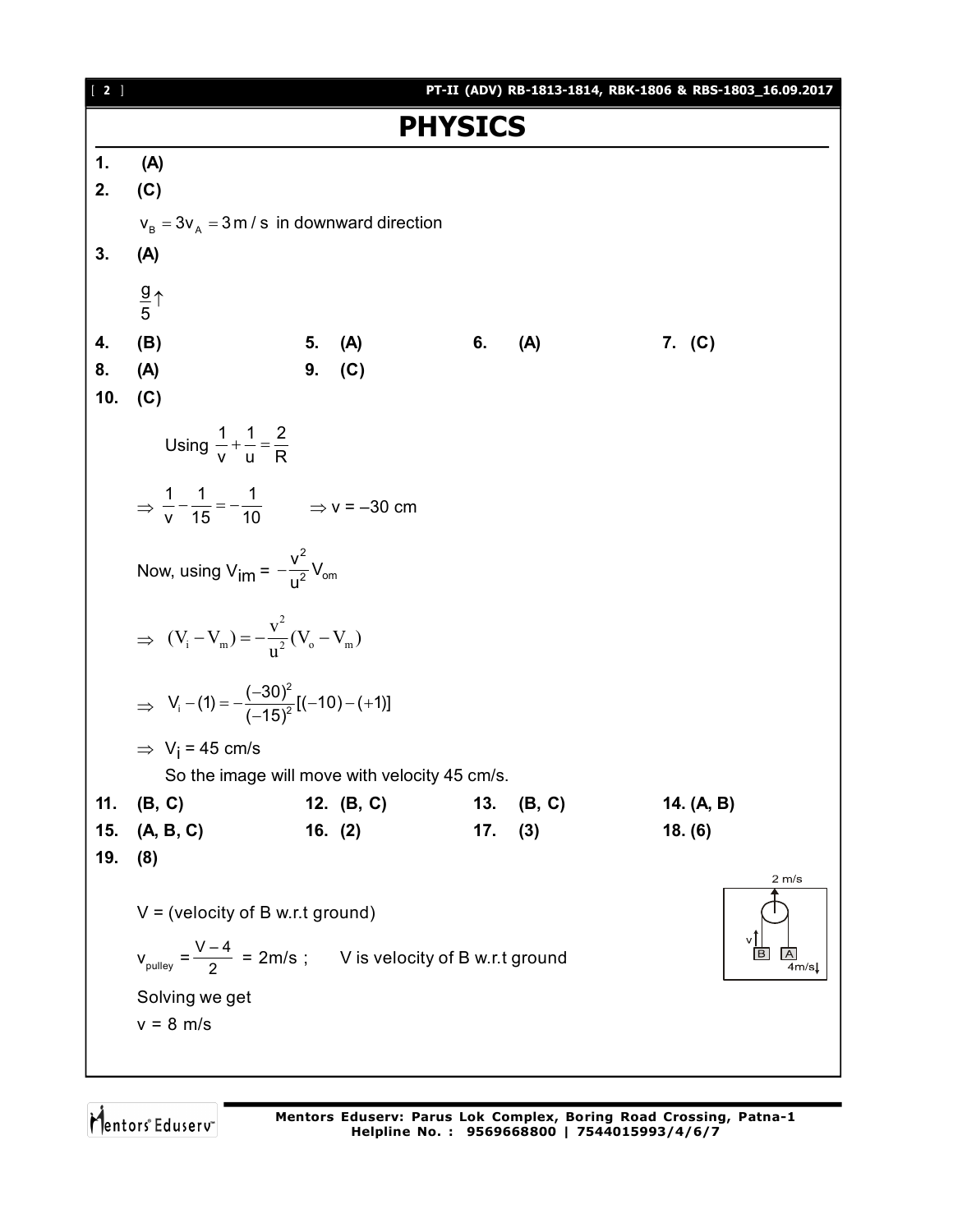#### **PT-II (ADV) RB-1813-1814, RBK-1806 & RBS-1803\_16.09.2017** [ **3** ]

#### **20. (5)**

The velocity of the sphere is same as that of the cube, which is given as  $\vec{v} = 5t\hat{i} + 2\hat{j}$ 

Hence, acceleration of the sphere:  $\vec{a} = \frac{d\vec{v}}{dt}$  $\overline{a}$ 

or  $\vec{a} = (5\hat{i} + 0\hat{j})ms^{-2}$ 

Hence,  $a_x = 5$ ms<sup>-2</sup> and  $a_y = 0$ ms<sup>-2</sup>

From FBD of sphere,

 $N_x = ma_x = 2 \times 5 = 10N$ 

$$
N_y - mg = ma_y \Rightarrow N_y = 2 \times 10 + 2 \times 0 = 20N
$$

Total force = 
$$
\sqrt{N_x^2 + N_y^2}
$$
 =  $\sqrt{(10)^2 + (20)^2}$  = 10 $\sqrt{5}$  N



## **CHEMISTRY**

#### **21. (D)**

Mass of  $\mathsf{S}_{_{8}}$  in sample = 160 g;

$$
Mole of S_8 = \frac{160}{32 \times 8} = 0.625
$$

Number of moles of  $\mathrm{O}_2$  required =0.625×8 Volume of  $\text{O}_2$  required = 22.4  $\times$  5

∴ Vol. of air required = 
$$
22.4 \times 5 \times \frac{100}{21} = 533.33
$$
 L

**22. (C)**

Order of –R effect  $\left.\text{-NO}_{\text{2}}\text{ > -CN}\text{ > -CHO}\text{ > -Ph}\right.$ 

$$
23. (B)
$$

COOH CH—OH CH—OH COOH 1 2 3 Priority order : —COOH > —OH acts as principal f.g. (suffix : –oic acid) acts as substituent (hydroxy)

**24. (B)**

4

Mentors Eduserv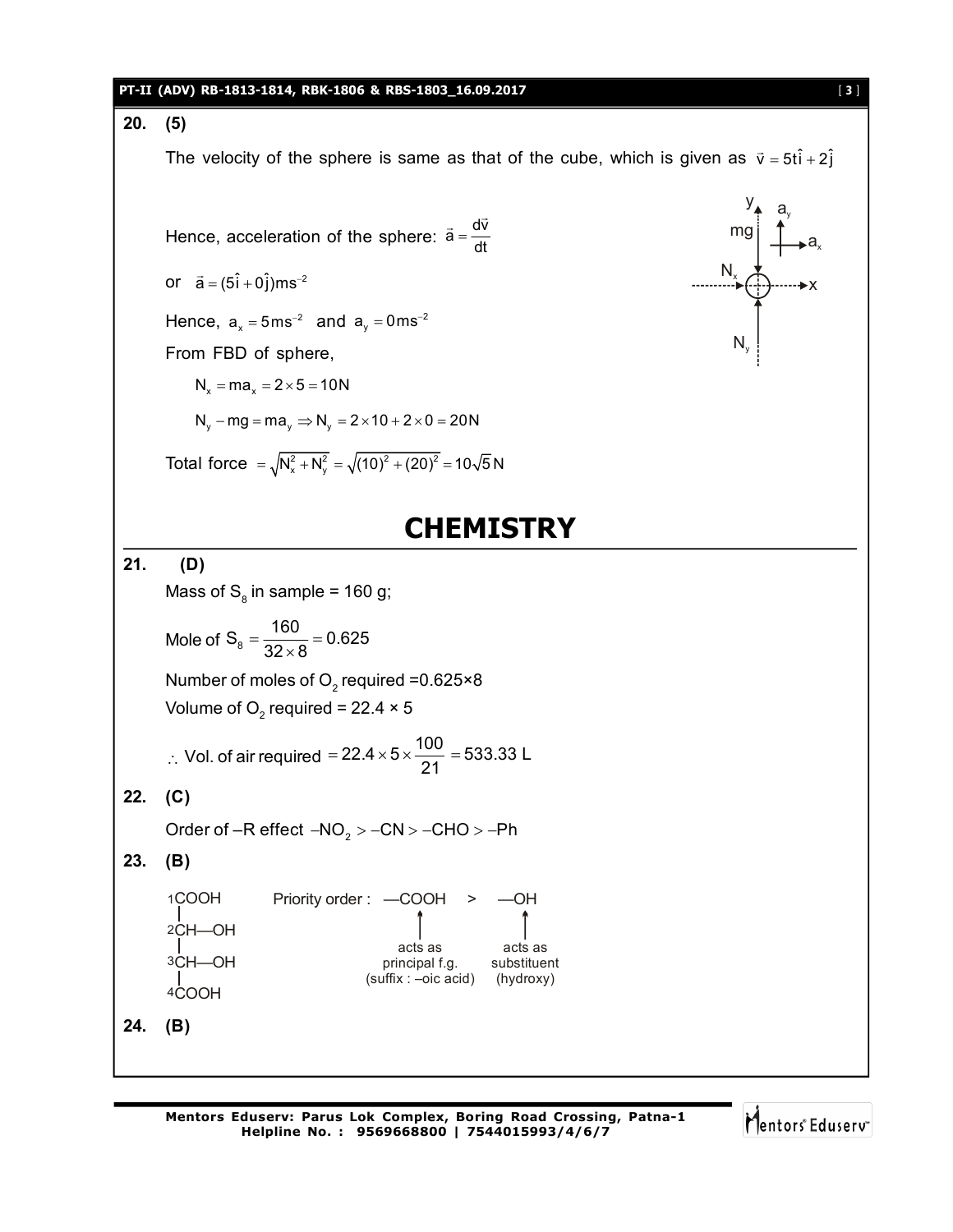| $[4]$ | PT-II (ADV) RB-1813-1814, RBK-1806 & RBS-1803_16.09.2017                                                                                                                                                                                                      |  |  |
|-------|---------------------------------------------------------------------------------------------------------------------------------------------------------------------------------------------------------------------------------------------------------------|--|--|
| 25.   | (A)                                                                                                                                                                                                                                                           |  |  |
|       | $4Ca5(PO4)3F + 18SiO2+ 30C \longrightarrow 3P4 + 2CaF2 + 18CaSiO3 + 30CO$                                                                                                                                                                                     |  |  |
|       | 18 mole $\text{SiO}_2$ gives 3 mole $\text{P}_4$                                                                                                                                                                                                              |  |  |
|       |                                                                                                                                                                                                                                                               |  |  |
|       | 0.36 mole SiO <sub>2</sub> will give $=$ $\frac{3}{18}$ $\times$ 0.36 = 0.06 mole                                                                                                                                                                             |  |  |
| 26.   | (D)                                                                                                                                                                                                                                                           |  |  |
|       | CO <sub>2</sub> exhaled in 5 minutes = $0.667 \times 5 = 3.33$ g                                                                                                                                                                                              |  |  |
|       | moles of $CO2 = 0.0756$ mole                                                                                                                                                                                                                                  |  |  |
|       | moles of $KO2$ consumed = 0.0756 mole                                                                                                                                                                                                                         |  |  |
|       | mass of $KO2$ consumed = 5.38 g                                                                                                                                                                                                                               |  |  |
| 27.   | (C)<br>Let mass of Ag <sub>2</sub> O = x g                                                                                                                                                                                                                    |  |  |
|       |                                                                                                                                                                                                                                                               |  |  |
|       | $Ag_2O \longrightarrow 2Ag + \frac{1}{2}O_2$                                                                                                                                                                                                                  |  |  |
|       | 232 g $\frac{1}{2} \times 32 = 16gO_2$                                                                                                                                                                                                                        |  |  |
|       | x g $\frac{16}{232} \times x = 0.104 \implies x = 1.508g$                                                                                                                                                                                                     |  |  |
|       | % of Ag <sub>2</sub> O = $\frac{1.508}{1.6}$ × 100 = 94.25%                                                                                                                                                                                                   |  |  |
| 28.   | (A)                                                                                                                                                                                                                                                           |  |  |
|       | $L^2$ , $L^2$ , $L^2$ , $L^2$ , $L^2$ , $L^2$ , $L^2$ , $L^2$ , $L^2$ , $L^2$ , $L^2$ , $L^2$ , $L^2$ , $L^2$ , $L^2$ , $L^2$ , $L^2$ , $L^2$ , $L^2$ , $L^2$ , $L^2$ , $L^2$ , $L^2$ , $L^2$ , $L^2$ , $L^2$ , $L^2$ , $L^2$ , $L^2$ , $L^2$ , $L^2$ , $L^2$ |  |  |
| 29.   | (B)                                                                                                                                                                                                                                                           |  |  |
|       | Be has stable configuration 2S <sup>2</sup>                                                                                                                                                                                                                   |  |  |
| 30.   | (C)                                                                                                                                                                                                                                                           |  |  |
|       |                                                                                                                                                                                                                                                               |  |  |
|       | 3-Cyclopropyl-2-pentene                                                                                                                                                                                                                                       |  |  |
| 31.   | (A,B)                                                                                                                                                                                                                                                         |  |  |
| 32.   | (A), (B), (D)                                                                                                                                                                                                                                                 |  |  |
|       |                                                                                                                                                                                                                                                               |  |  |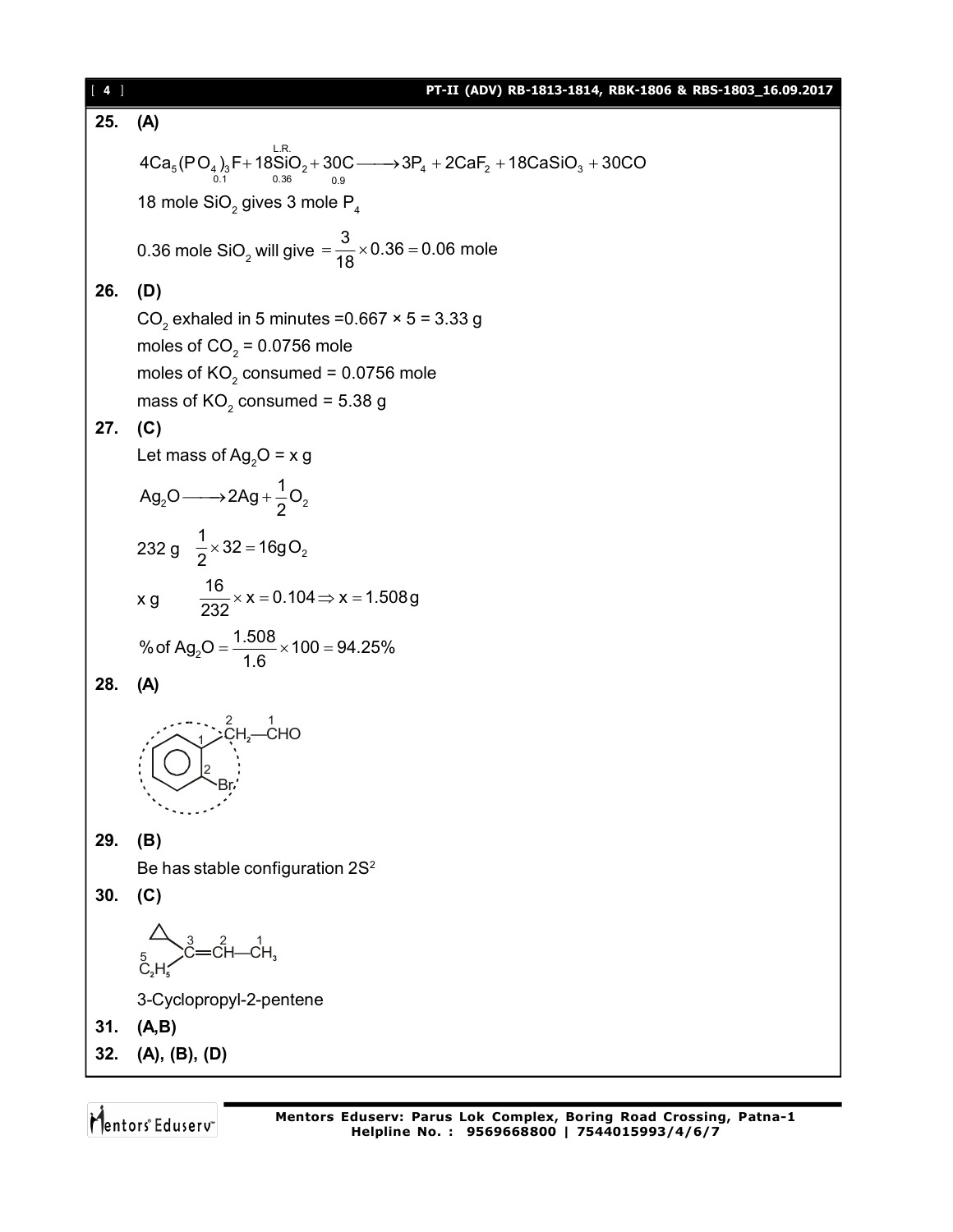### **PT-II (ADV) RB-1813-1814, RBK-1806 & RBS-1803\_16.09.2017** [ **5** ]

33. **(A,B)**  
\n(A) 46g of 70%
$$
\frac{W}{V}
$$
 HCOOH(d<sub>Solution</sub> = 1.4g/mL) 70% $\frac{W}{V}$  HCOOH —→70g HCOOH in 100  
\nm. solution.  
\nMass of solution = 1.4×100=140g So, in 140g solution, mass of HCOOH = 70g in 46g, mass  
\nof HCOOH =  $\frac{70}{140} \times 46 = 23g$   
\n(B) 10M HCOOH —→10mole HCOOH in 1000 mL solution mass of solution=1000g  
\nMass of HCOOH = 10×46= 460g  
\nSo in 50g solution mass of HCOOH =  $\frac{460}{1000} \times 50 = 23g$   
\n(C) 25% $\frac{W}{W}$  HCOOH —→25gHCOOH in 100g solution.  
\nSo in 50g solution, mass of HCOOH = 12.5 g  
\n34. **(B)**, **(D)**  
\n35. **(A,C,D)**  
\n $V_{\text{atmapm}} = 28$ ;  
\n $\therefore M - \frac{28}{11.2} = 2.5$   
\n $\therefore 1 \text{ L contain 2.5 moles of H2O2$   
\nor 2.5 × 34 = 85 g H<sub>2</sub>O<sub>2</sub>  
\nMass of 1 litre solution = 265 g  
\n( $\because d = 265g/L$ )  
\n $\therefore w_{H_2O_2} = \frac{2.5}{2.5 + 10} = 0.2$   
\n $\% \frac{w}{v} = \frac{2.5 \times 34}{1000} \times 100 = 8.5$   
\n $m = \frac{2.5}{180} \times 1000 = 13.88$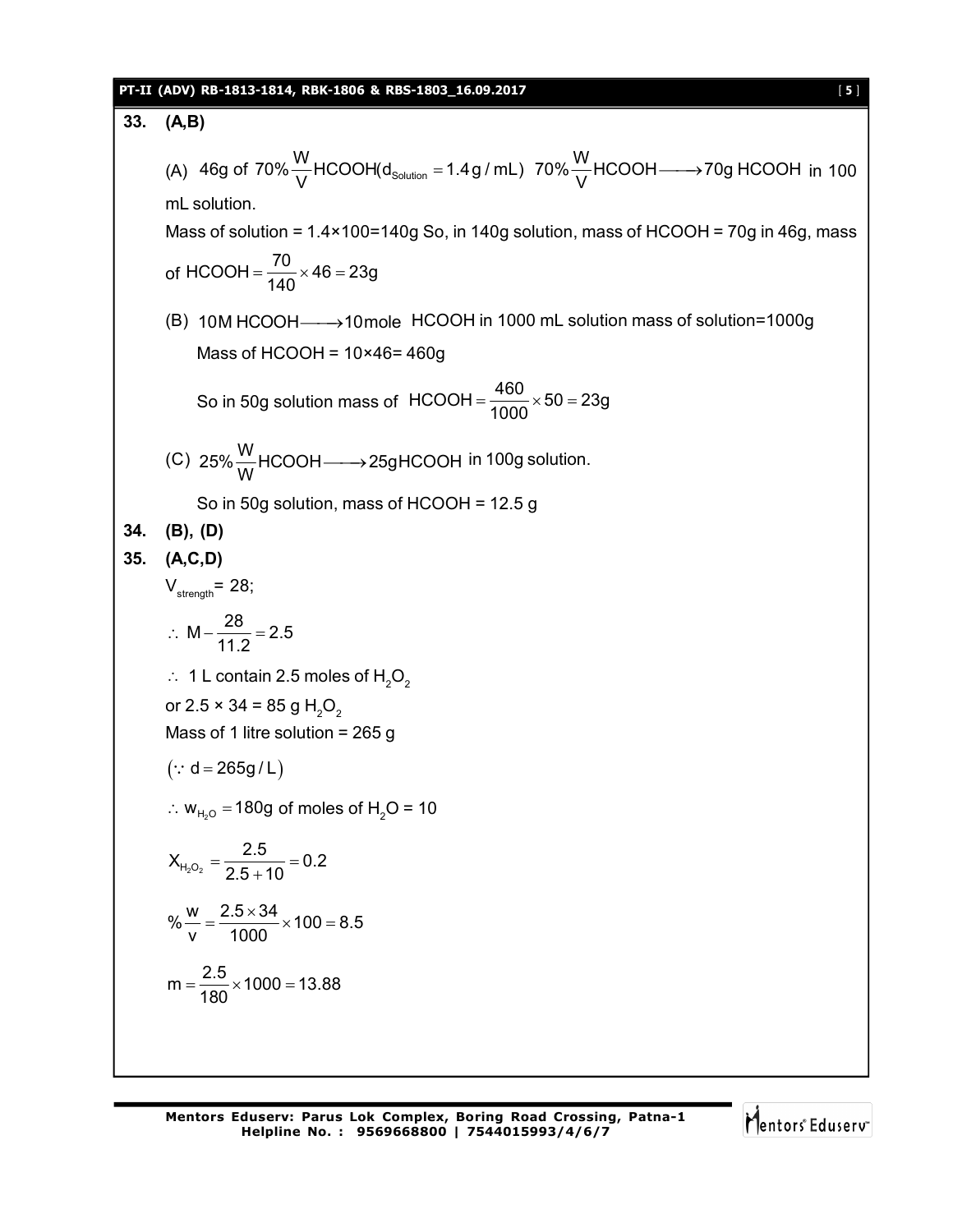| $\begin{bmatrix} 6 \end{bmatrix}$ | PT-II (ADV) RB-1813-1814, RBK-1806 & RBS-1803_16.09.2017                                                                              |  |  |  |
|-----------------------------------|---------------------------------------------------------------------------------------------------------------------------------------|--|--|--|
| 36.                               | (8)                                                                                                                                   |  |  |  |
|                                   | Number of moles of Ba $(OH)_2 = \frac{20 \times 342}{100 \times 171} = 0.4$ mole                                                      |  |  |  |
|                                   | or moles of OH $= 0.4 \times 2$                                                                                                       |  |  |  |
|                                   | Number of moles of $HNO3 = 1.2 \times 2=2.4$ mole                                                                                     |  |  |  |
|                                   | Hence, the final solution is acidic due to presence of excess H <sup>+</sup>                                                          |  |  |  |
|                                   | $\left[H^+\right] = \frac{(2.4 - 0.8) \times 1000}{1200 + \frac{343}{0.57}} = 0.888 \text{M}$                                         |  |  |  |
| 37.                               | (5)                                                                                                                                   |  |  |  |
|                                   |                                                                                                                                       |  |  |  |
|                                   | CH <sub>3</sub><br>— <u>C</u> 2—CH <sub>3</sub> , —N—CH <sub>3</sub> , —CH=CH <sub>2</sub> , —C <sub>2</sub> —C—R <sup>2</sup> , —N=O |  |  |  |
| 38.                               | (3)                                                                                                                                   |  |  |  |
|                                   | $Zn + 2HCl \longrightarrow ZnCl_2 + H_2;$                                                                                             |  |  |  |
|                                   | moles of $H$ <sub>2</sub> evovled = 2                                                                                                 |  |  |  |
|                                   | $\therefore$ moles of HCI required = 4                                                                                                |  |  |  |
|                                   | ∴ $\frac{V \times 1.2 \times 0.365}{36.5}$ = 4; V = 333.33 mL                                                                         |  |  |  |
| 39.                               | (4)                                                                                                                                   |  |  |  |
|                                   | CH <sub>3</sub>                                                                                                                       |  |  |  |
| 40.                               | (4)                                                                                                                                   |  |  |  |
|                                   | $C_2H_6 + 3.5O_2 \longrightarrow$ 2CO <sub>2</sub> + 3H <sub>2</sub> O;                                                               |  |  |  |
|                                   | $C_2H_4 + 3O_2 \longrightarrow$ 2CO <sub>2</sub> + 2H <sub>2</sub> O                                                                  |  |  |  |
|                                   | Let volume of ethane is x litre, $22.4 \times 4 = 3.5x + 3(28-x)$                                                                     |  |  |  |
|                                   | $x = 11.2$ litre<br>$\Rightarrow$                                                                                                     |  |  |  |
|                                   | at constant T and P, V $\alpha$ n;                                                                                                    |  |  |  |
|                                   | ∴ Mole fraction of C <sub>2</sub> H <sub>6</sub> in mixture = $\frac{11.2$ litre = 0.4                                                |  |  |  |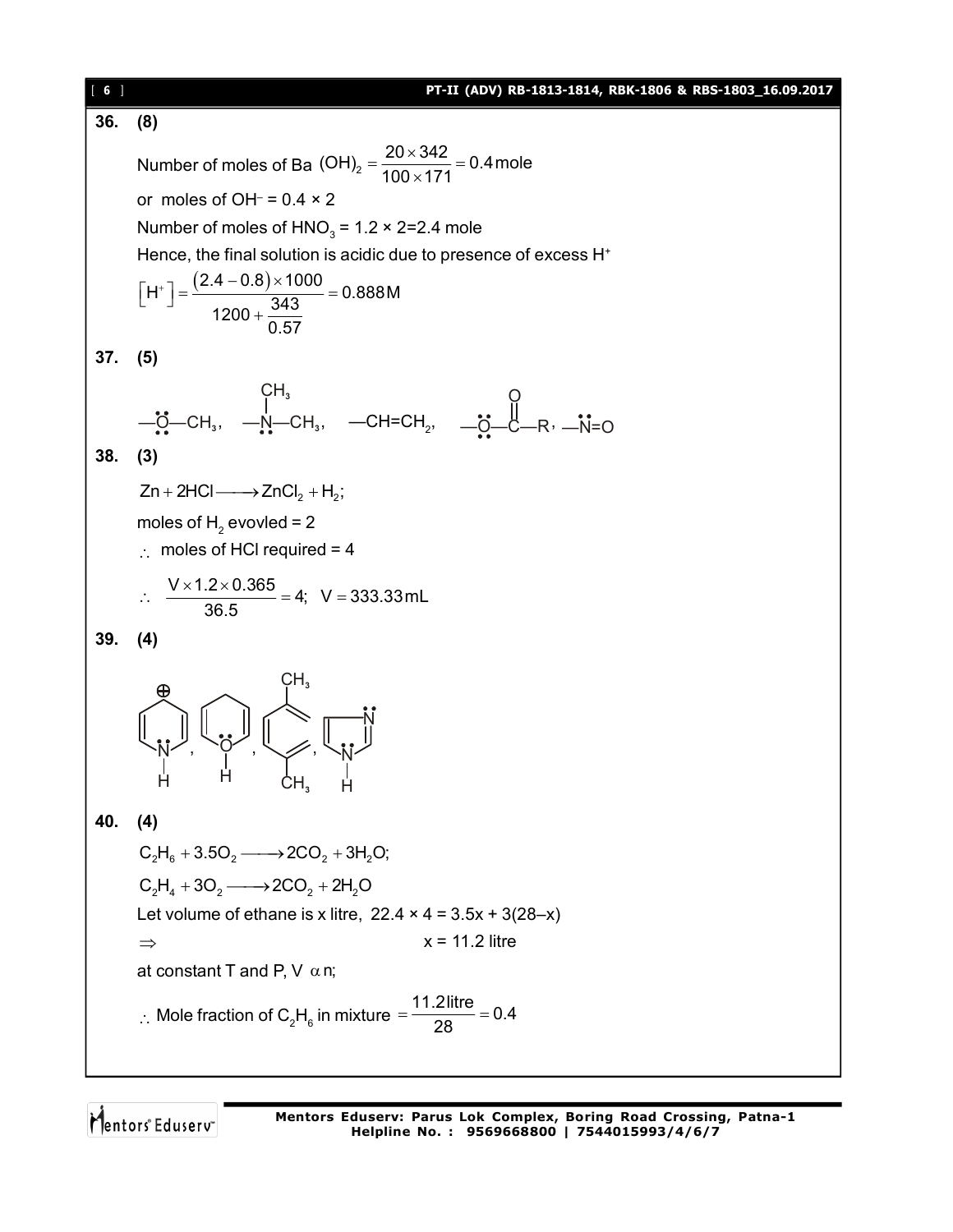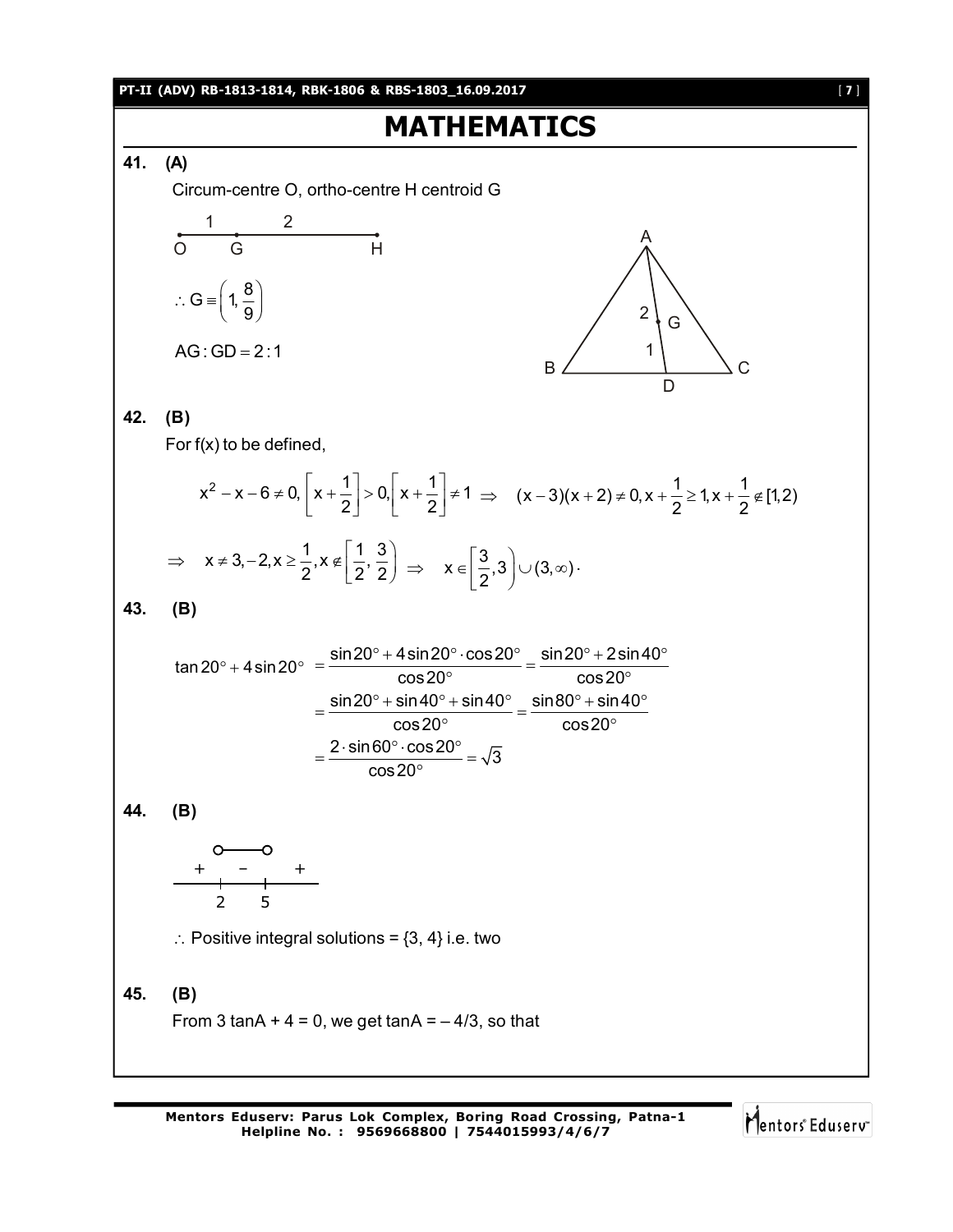131 (AUV) a3364345614, a336456163 (a) a354605 (a) a354605 (a) a354605 (a) a354605 (a) a354605 (a) a354605 (a) a354617  
\nand cosA = 
$$
-\frac{1}{\sqrt{1 + \tan^2 A}} = -\frac{3}{5}
$$
 [∴ cos A is negative in quad.11]  
\nHence 2 cotA – 5 cosA + sin A = 2  $(-\frac{3}{4})$  – 5 $(-\frac{3}{5})$  +  $\frac{4}{5}$  =  $\frac{23}{10}$   
\n46. (C)  
\nAccording to property  $|f(x)| = -f(x)$ , then  $f(x) \le 0$   
\n $|x - 1| |x - 2| = -(x - 2)(x - 1) \Rightarrow (x - 1)(x - 2) \le 0 \Rightarrow 1 \le x \le 2$   
\n∴ Option (C) is correct.  
\n47. (A)  
\n $x^2-5x+6\frac{\sqrt{2007}}{100}(0x)$   
\n $\frac{1}{10(x)}-ax+b$   
\nhence  $x^{2007} = Q(x) \cdot (x^2-5x+6) + ax + b$   
\n $x^{2007} = Q(x) \cdot (x-2)(x-3) + \frac{ax+b}{k(x)}$  ....(1)  
\nnow  $R(0) = b = ?$   
\nPut  $x = 2$  in (1)  
\n $2a + b = 2^{2007}$  ....(2)  
\nput  $x = 3$  in (1)  
\n $3a + b = 3^{2007}$  ....(3)  
\n(3) – (2) gives  
\na = 3<sup>2007</sup> - 2a = 2<sup>2007</sup> - 2(3<sup>2007</sup> - 2<sup>2007</sup>) = 2<sup>2007</sup> + 2 · 2<sup>2007</sup> - 2 · 3<sup>2007</sup>)  
\n= 3 · 2<sup>2007</sup> - 2a = 2<sup>2007</sup> - 2(3<sup>2007</sup> - 2<sup>2007</sup>) = 2 ·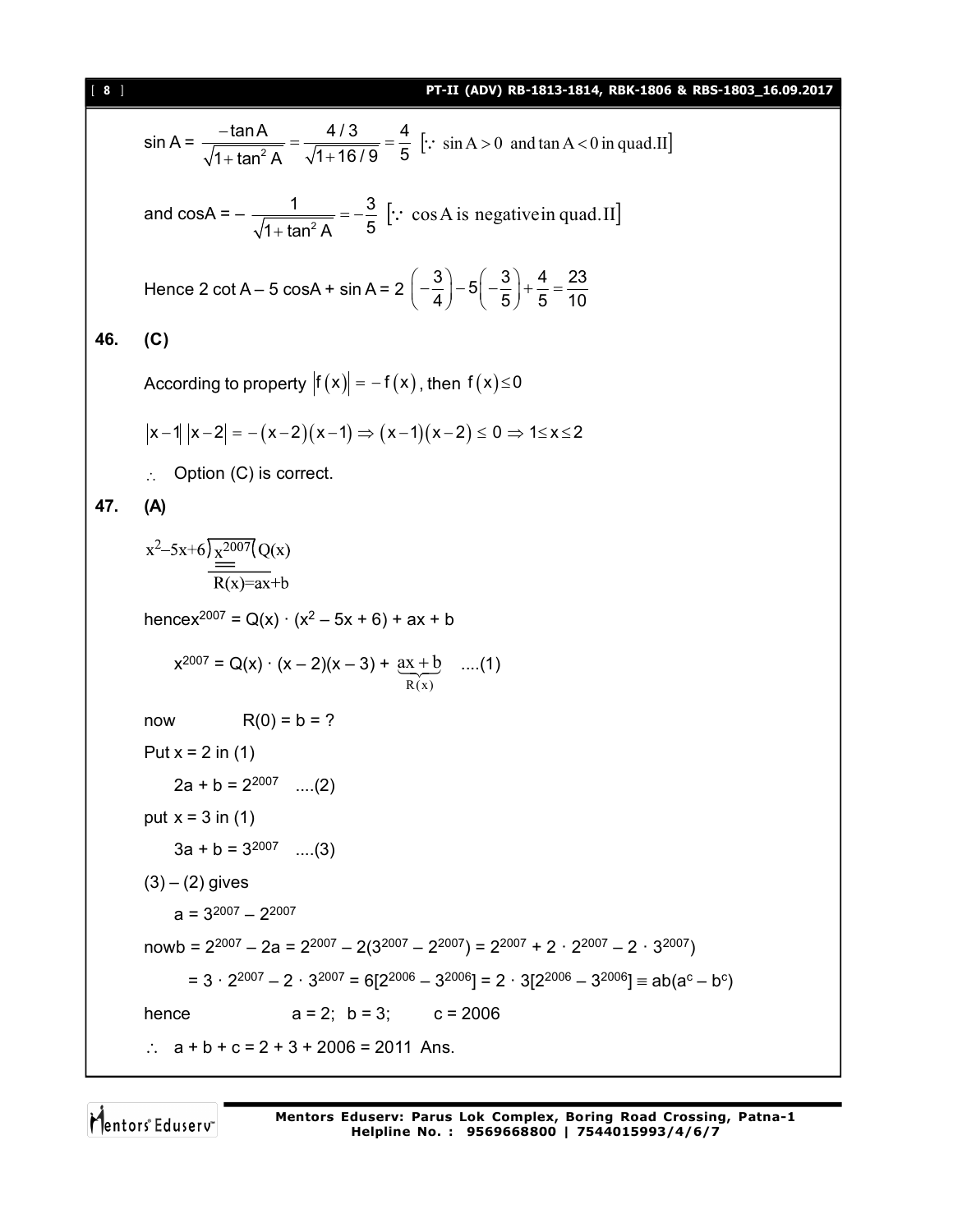**141. (ADV) R3-63+3614, R3C-636-8. R53-1609-0017**  
\n**48. (B)**  
\n
$$
P = \left(\frac{c}{a}, 0\right), Q = \left(0, \frac{c}{b}\right)
$$
\n
$$
\Delta OPQ = \frac{1}{2} (OP)(OQ)
$$
\n
$$
= \frac{1}{2} \frac{c^2}{ab} \text{ clearly } \Delta OPQ \text{ will not depend upon a, b and c if } c^2 = ab,
$$
\ni.e. a, c, b are in G.P.  
\n**49. (C)**  
\nWe have,  $B = \left(\frac{6}{7}, 2\right), C = \left(-\frac{6}{7}, 2\right)$   
\n
$$
\Rightarrow BC = \frac{12}{7}, AD = 3
$$
\n
$$
\Rightarrow \left(-\frac{10}{7}, 0\right) \qquad \Rightarrow \left(-\frac{10}{7}, 0\right) \qquad \Rightarrow \left(-\frac{10}{7}, 0\right) \qquad \Rightarrow \left(-\frac{10}{7}, 0\right) \qquad \Rightarrow \left(-\frac{10}{7}, 0\right) \qquad \Rightarrow \left(-\frac{10}{7}, 0\right) \qquad \Rightarrow \left(-\frac{10}{7}, 0\right) \qquad \Rightarrow \left(-\frac{10}{7}, 0\right) \qquad \Rightarrow \left(-\frac{10}{7}, 0\right) \qquad \Rightarrow \left(-\frac{10}{7}, 0\right) \qquad \Rightarrow \left(-\frac{10}{7}, 0\right) \qquad \Rightarrow \left(-\frac{10}{7}, 0\right) \qquad \Rightarrow \left(-\frac{10}{7}, 0\right) \qquad \Rightarrow \left(-\frac{10}{7}, 0\right) \qquad \Rightarrow \left(-\frac{10}{7}, 0\right) \qquad \Rightarrow \left(-\frac{10}{7}, 0\right) \qquad \Rightarrow \left(-\frac{10}{7}, 0\right) \qquad \Rightarrow \left(-\frac{10}{7}, 0\right) \qquad \Rightarrow \left(-\frac{10}{7}, 0\right) \qquad \Rightarrow \left(-\frac{10}{7}, 0\right) \qquad \Rightarrow \left(-\frac{10}{7}, 0\right) \qquad \Rightarrow \left(-\frac{10}{7}, 0\right) \qquad \Rightarrow \left(-\frac{10}{7}, 0\right)
$$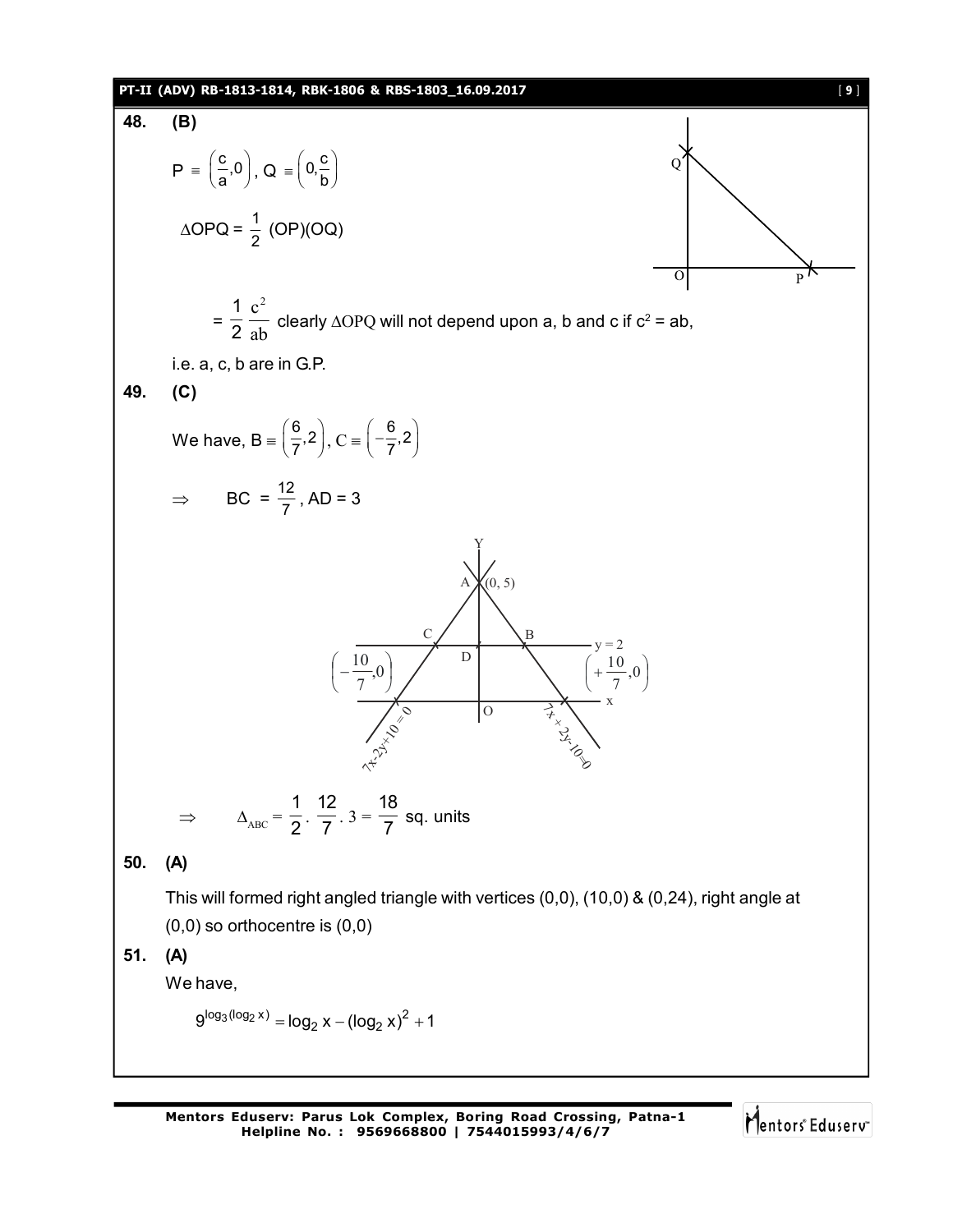| $[ 10 ]$ | PT-II (ADV) RB-1813-1814, RBK-1806 & RBS-1803_16.09.2017                                                                                     |  |  |
|----------|----------------------------------------------------------------------------------------------------------------------------------------------|--|--|
|          | $\Rightarrow 3^{2\log_3(\log_2 x)} = \log_2 x - (\log_2 x)^2 + 1 \Rightarrow 3^{\log_3(\log_2 x)^2} = \log_2 x - (\log_2 x)^2 + 1$           |  |  |
|          | ⇒ $(\log_2 x)^2 = \log_2 x - (\log_2 x)^2 + 1$ ⇒ 2 $(\log_2 x)^2 - \log_2 x - 1 = 0$                                                         |  |  |
|          | $\Rightarrow$ (2log <sub>2</sub> x + 1)(log <sub>2</sub> x - 1) = 0                                                                          |  |  |
|          | ⇒ $\log_2 x = -\frac{1}{2}$ , $\log_2 x = 1$ ⇒ $x = 2^{-1/2}$ , 2                                                                            |  |  |
| 52.      | (A, C, D)                                                                                                                                    |  |  |
|          | $y = -4x$<br>(0, 6)<br>When                                                                                                                  |  |  |
|          | (i) $P = 0$ then it has infinte solution                                                                                                     |  |  |
|          | (ii) if $-4 < P < 0$ or $0 < P < 4$ then it intersect at 2 points                                                                            |  |  |
|          | (iii) $P \ge 4$ or $P \le -4$ then it has only one solution                                                                                  |  |  |
| 53.      | (A, C, D)                                                                                                                                    |  |  |
|          | As $\frac{2+\sqrt{3}}{2-\sqrt{3}} > 1 \Rightarrow \log_{0.5}\left(\frac{2+\sqrt{3}}{2-\sqrt{3}}\right) < 0$ .                                |  |  |
|          | As, $\sqrt{65} > 8 \implies \sqrt{65} - 7 > 1 \implies \log_{12}(\sqrt{65} - 7) > 0$ .                                                       |  |  |
|          | Also, $\log_2 \left( \frac{\log_3}{\log_2} \times \frac{\log_5}{\log_2} \times \frac{\log_7}{\log_2} \right) = \log_2 1 = 0.$                |  |  |
|          | As, $\log_7\left(\frac{3}{2}\right)^{\frac{2}{3}} = \log_7\left(\frac{2}{3}\right)^{\frac{2}{3}} = \frac{2}{3}\log_7\frac{2}{3} < 0$ . Ans.] |  |  |
| 54.      | (B, D)                                                                                                                                       |  |  |
|          | Dividing by $cos(2012^{\circ})$ , we get                                                                                                     |  |  |
|          | $\tan \theta = \frac{1 + \tan 2012^{\circ}}{}$<br>1 - tan 2012 $^{\circ}$                                                                    |  |  |
|          | $\Rightarrow$ tan $\theta$ = tan(2012° + 45°) = tan 2057°                                                                                    |  |  |
|          | ⇒ Hence $\theta$ = k (180 <sup>0</sup> ) + 2057 <sup>0</sup>                                                                                 |  |  |
|          | Put $k = -10$                                                                                                                                |  |  |
|          | $\theta$ = 2057° – 1800° = 257°                                                                                                              |  |  |
|          | If $k = -11 \implies \theta = 77^{\circ}$                                                                                                    |  |  |
|          |                                                                                                                                              |  |  |
|          |                                                                                                                                              |  |  |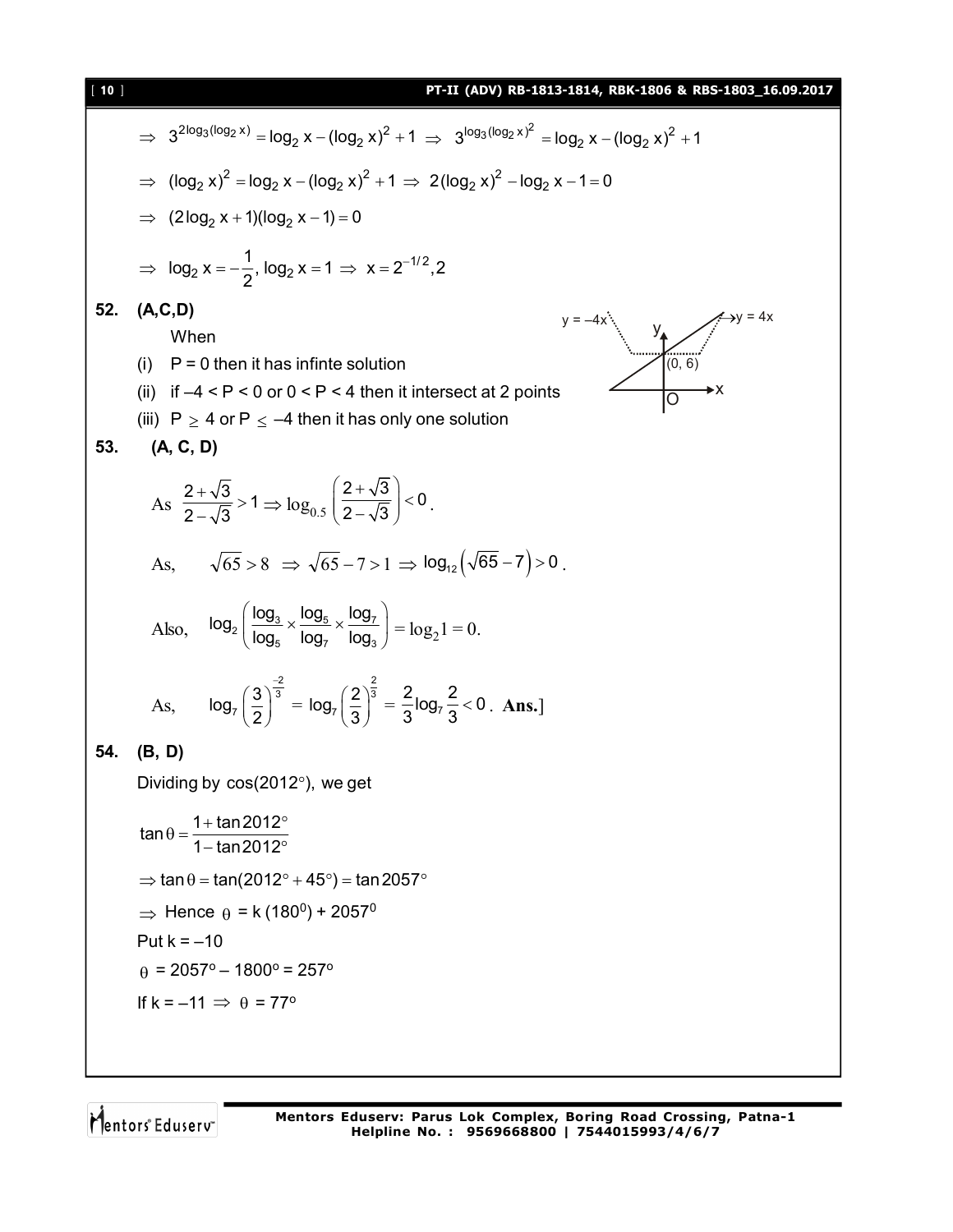#### **PT-II (ADV) RB-1813-1814, RBK-1806 & RBS-1803\_16.09.2017** [ **11** ]

55. (A,B,C)  
\n
$$
x-2 \ne 0 \Rightarrow x \ne 2
$$
  
\n $f\left(\frac{2}{x-2}\right) = \frac{(x-2)^2}{(24-11x)(14-6x)} \Rightarrow x \ne \frac{24}{11} 8\frac{7}{3}$   
\n56. (4)  
\n $S = \frac{1}{\cos \alpha} + \frac{2\cos \alpha}{\cos 2\alpha} = \frac{2\sin \alpha}{2\sin \alpha \cos \alpha} + \frac{2\cos \alpha}{\cos 2\alpha} = \frac{2\sin \alpha}{\sin 2\alpha} + \frac{2\cos \alpha}{\cos 2\alpha}$   
\n $= \frac{2 \cdot 2(\sin \alpha \cos 2\alpha + \cos \alpha \sin 2\alpha)}{2\sin 2\alpha \cos 2\alpha} = 4\frac{\sin 3\alpha}{\sin 4\alpha} = 4$  Ans. if  $\alpha = \frac{\pi}{7}$   
\n57. (3)  
\n $2n(x) = 3x + 2[x] \Rightarrow (2n-3)(x) = 5[x] \Rightarrow (x) = \frac{5[x]}{2n-3}$   
\nAlso,  $0 \le \{x\} < 1$   
\n $\Rightarrow 0 \le \frac{5[x]}{2n-3} < 1 \Rightarrow 0 \le |x| < \frac{2n-3}{5}$ , {n > 2}  
\nIt has 5 solutions, [x] = 0, 1, 2, 3, 4 only, if 4  $\lt \frac{2n-3}{5} \le 5$   
\n $\Rightarrow \frac{23}{2} < n \le 14$   
\n $\Rightarrow n = 12, 13, 14$  are 3 values of n.  
\n58. (1)  
\nDomain of  $\sqrt{x}$  is x ≥ 0 ....(i)  
\ndomain of  $\sqrt{x}$  is x ≥ 0 ....(ii)  
\ndomain of  $\log_2 x(x-2)$  is (-∞, 0) ∪ (2, ∞) ....(iii)  
\nintersect of (i), (ii) and (iii) is (2, 4) ....(iv)  
\nintersect of (i), (iii)  $\frac{x}{2}$   
\ndomain of  $\sqrt{\sin \frac{\pi x}{2}}$  is such that  $\frac{\pi x}{2} \in [2n\pi, (2n + 1)\pi]$ , n ∈ 1  
\n $\Rightarrow x \in [4n,$ 

**Mentors Eduserv: Parus Lok Complex, Boring Road Crossing, Patna-1 Helpline No. : 9569668800 | 7544015993/4/6/7**